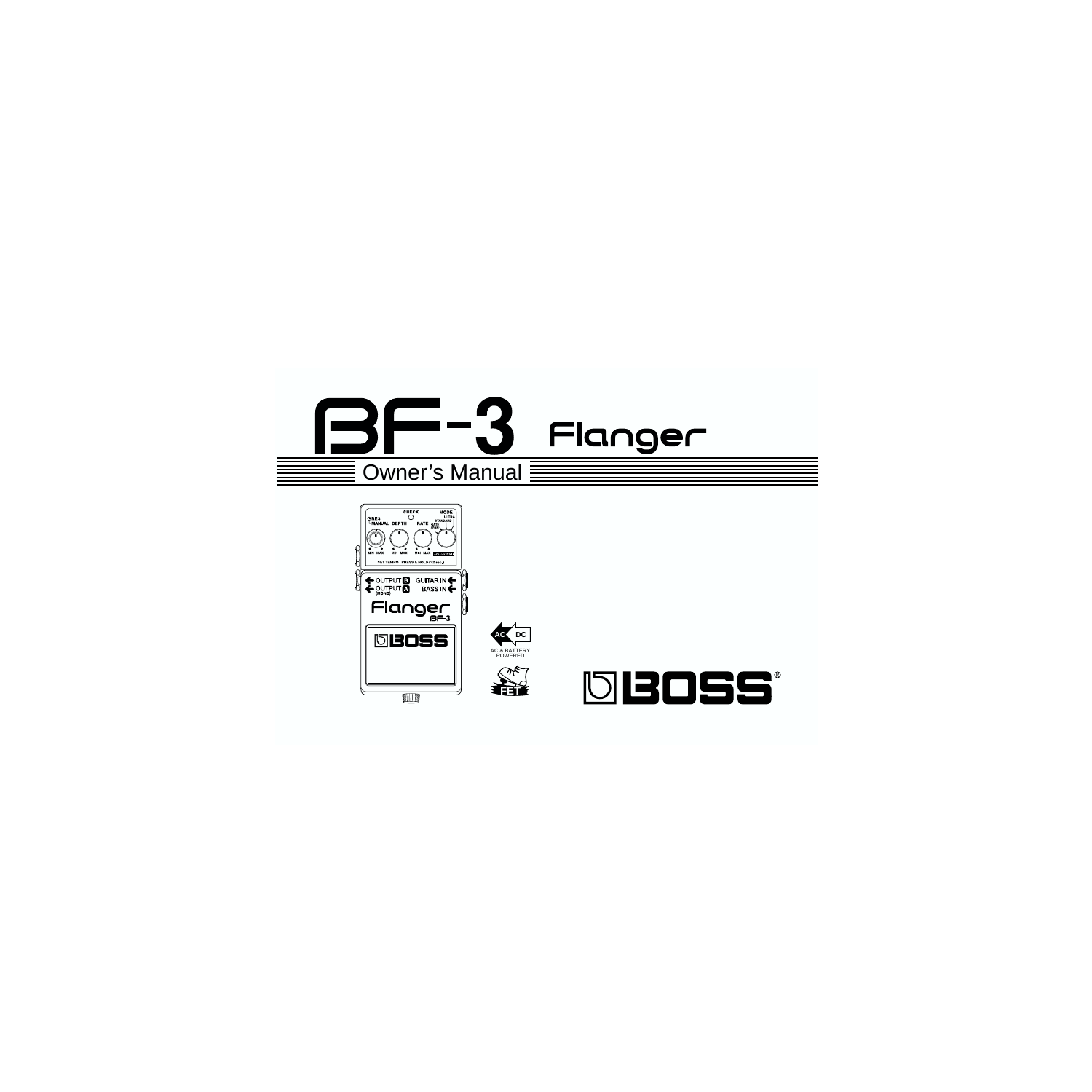Thank you, and congratulations on your choice of BOSS BF-3 Flanger.

Before using this unit, carefully read the sections entitled: "USING THE UNIT SAFELY" and "IMPORTANT NOTES" (separate sheet). These sections provide important information concerning the proper operation of the unit. Additionally, in order to feel assured that you have gained a good grasp of every feature provided by your new unit, this manual should be read in its entirety. The manual should be saved and kept on hand as a convenient reference.

**A battery is supplied with the unit. The life of this battery may be limited, however, since its primary purpose was to enable testing.**

**Copyright © 2001 BOSS CORPORATION**

**All rights reserved. No part of this publication may be reproduced in any form without the written permission of BOSS CORPORATION.**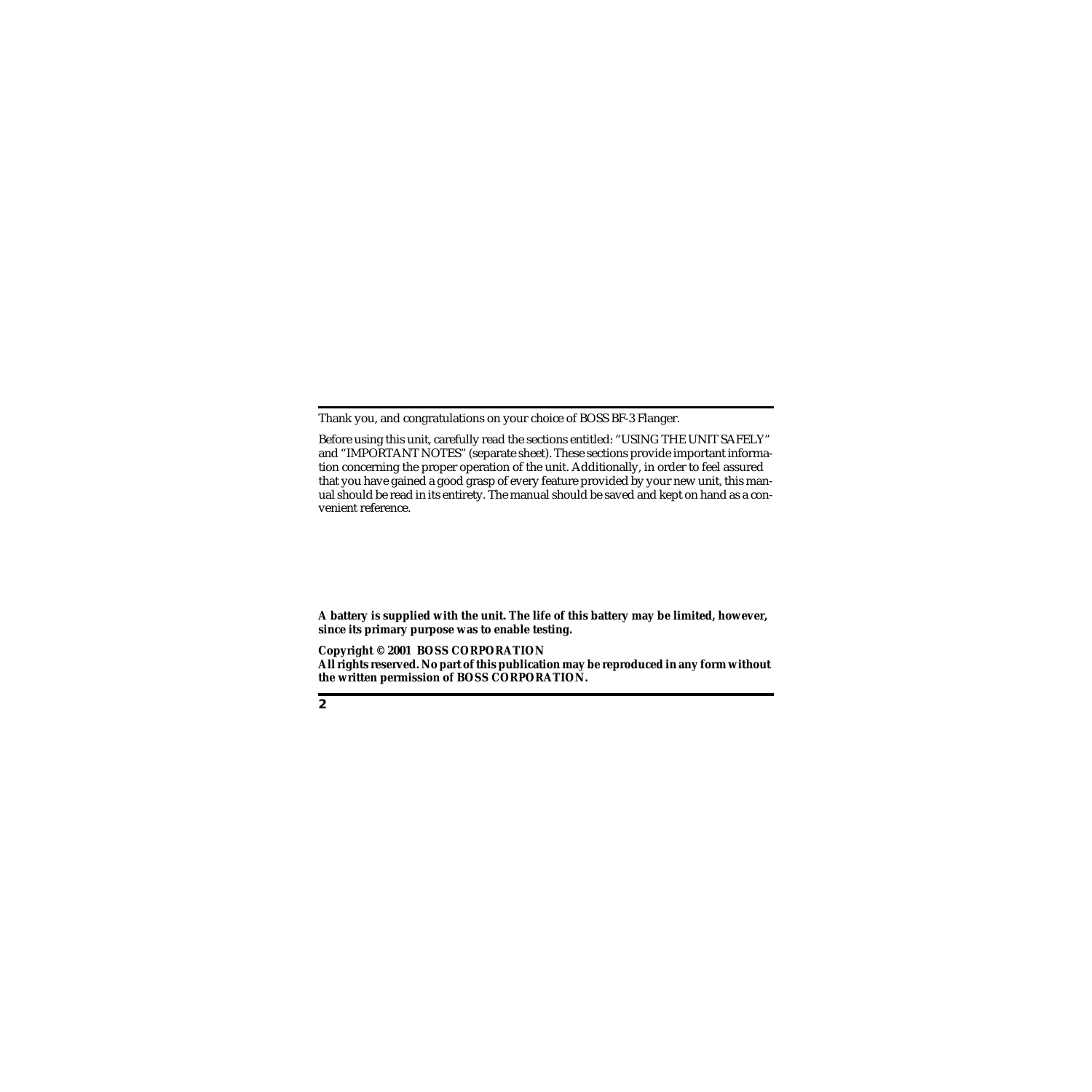## **Features**

- Stereo output gives your sound greater breadth along with a deep effect that imparts a sense of three-dimensional rotation.
- Includes a new "ULTRA" mode for a more intense flanging effect.
- Also features a "GATE/PAN" mode. When outputting in mono, a slicer effect is added to the flanging sound, resulting in a "gate flanger" effect; and when using stereo output, you get a flanging effect that is panned three-dimensionally across the sound field.
- Includes a "MOMENTARY" mode, which allows you to apply the flanger effect exactly at the point in a phrase you want.
- Also includes a "Tap Tempo" function that lets you set the RATE to the tempo at which the pedal is pressed.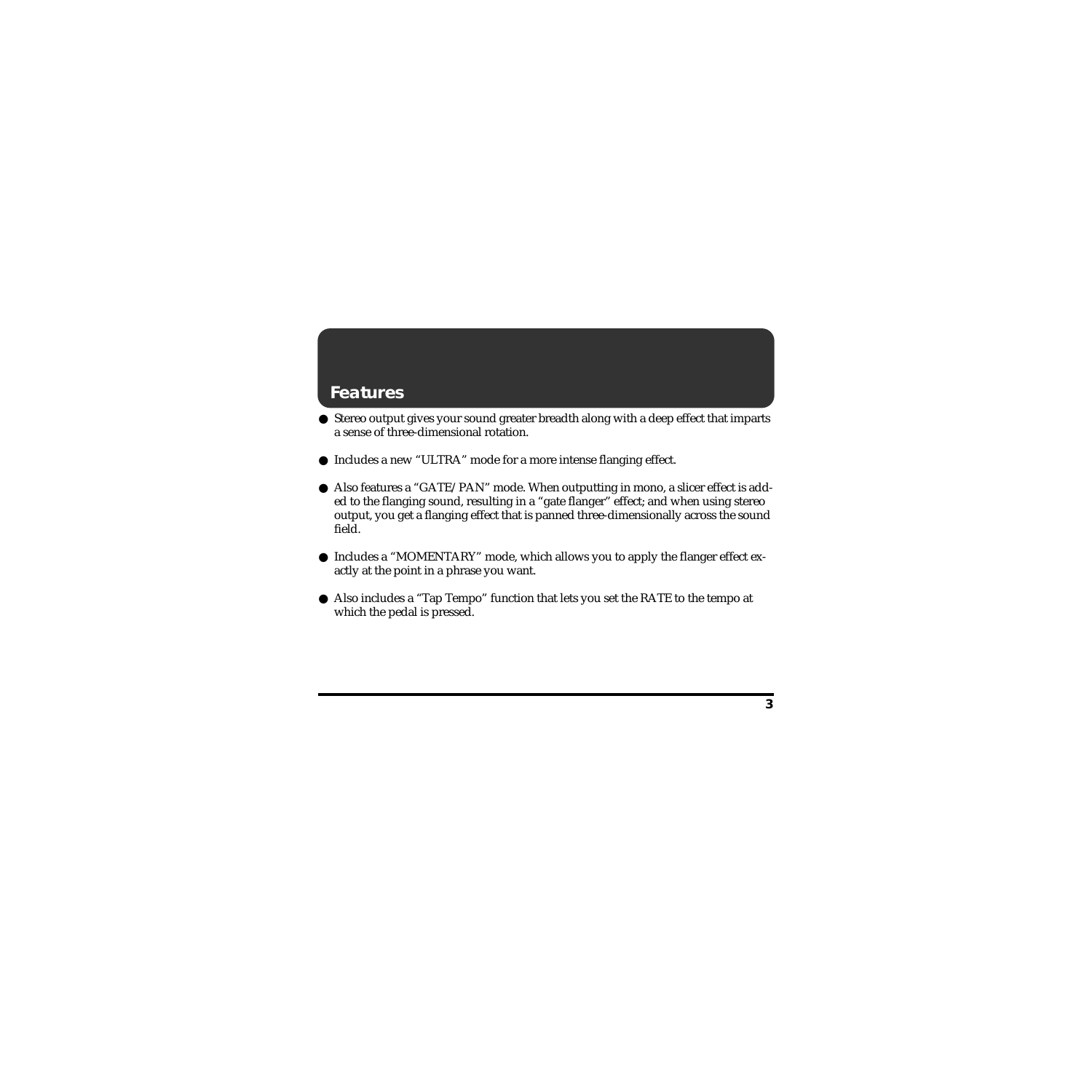## **Panel Description**



### fig.01 **1. AC Adaptor Jack**

Accepts connection of an AC Adaptor (optionally available BOSS PSA-Series). By using an AC Adaptor, you can play without being concerned about how much battery power you have left.

- *\* Use only the specified AC adaptor (PSA-Series), and make sure the line voltage at the installation matches the input voltage specified on the AC adaptor's body. Other AC adaptors may use a different polarity, or be designed for a different voltage, so their use could result in damage, malfunction, or electric shock.*
- *\* As soon as you connect the AC adaptor, the unit is turned on.*
- *\* If there is battery in the unit while an AC adaptor is being used, normal operation will continue should the line voltage be interrupted (power blackout or power cord disconnection).*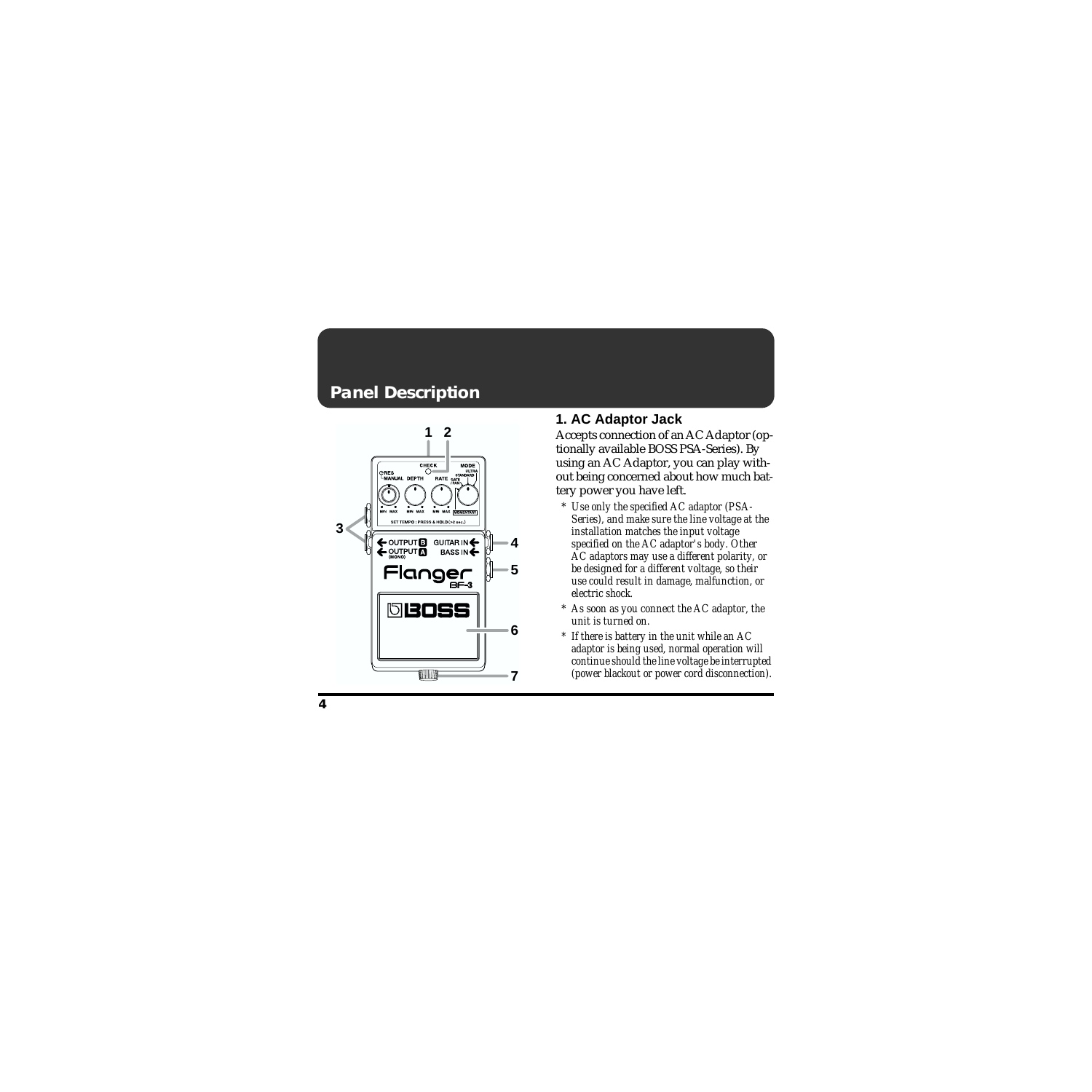### **2. CHECK Indicator**

This indicator shows whether an effect is ON/OFF, indicates the tempo (TEMPO mode: p. [11](#page-10-0)–[12](#page-11-0)), and also doubles as the Battery Check indicator.

The indicator lights when an effect is ON.

- *\* If this indicator goes dim or no longer lights while an effect is ON or while the BF-3 is in TEMPO mode, the battery is near exhaustion and should be replaced immediately. For instructions on changing the batteries, refer to "Changing the Battery" (p. [14\)](#page-13-0).*
- *\* The CHECK indicator shows whether the effect is being applied or not, and is used to indicate other effects. It does not indicate whether the power to the device is on or not.*

#### **3. OUTPUT A (MONO)/ OUTPUT B Jack**

The output jacks are used to connect the unit to an amplifier or another effects unit. For monaural use, make the connection to the OUTPUT A (MONO) jack.

### **4. GUITAR IN Jack**

This jack accepts input signals (coming from a guitar, some other musical instrument, or another effects unit).

### **5. BASS IN Jack**

This jack accepts input signal coming from a bass guitar.

- *\* BASS IN is disabled when the GUITAR IN jack is used.*
- *\* When running the unit on battery power, the GUITAR IN and BASS IN jacks double as power switches. Power to the unit is turned*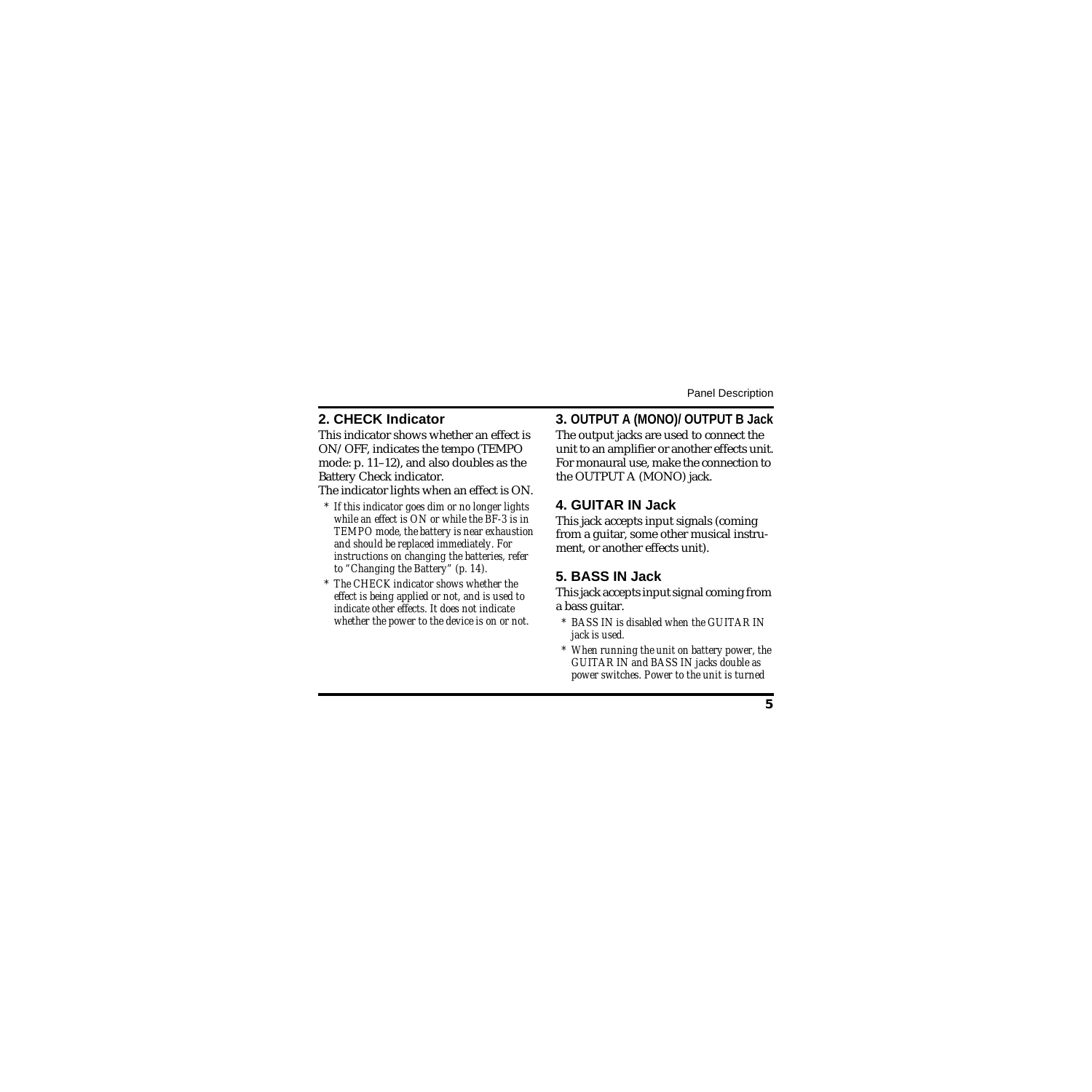*on when you plug into the GUITAR IN or BASS IN jack; the power is turned off when the cable is unplugged. Be sure to disconnect any cord plugged into the GUITAR IN or BASS IN jack when not using this effects device.*

### **6. Pedal Switch**

Used for switching effects on/off, and for inputting the tempo.

*\* You cannot input the tempo in MOMENTARY mode.*

### **7. Thumbscrew**

When this screw is loosened, the pedal will open, allowing you to change the battery.

*\* For instructions on changing the batteries, refer to "Changing the Battery" (p. [14\)](#page-13-0).*



### **8. MANUAL Knob**

Adjusts the center frequency to which the effect is applied.

The range is raised as you turn the knob to the right (clockwise).

*\* The settings range varies with the selected mode, as well as when an instrument is connected to BASS IN.*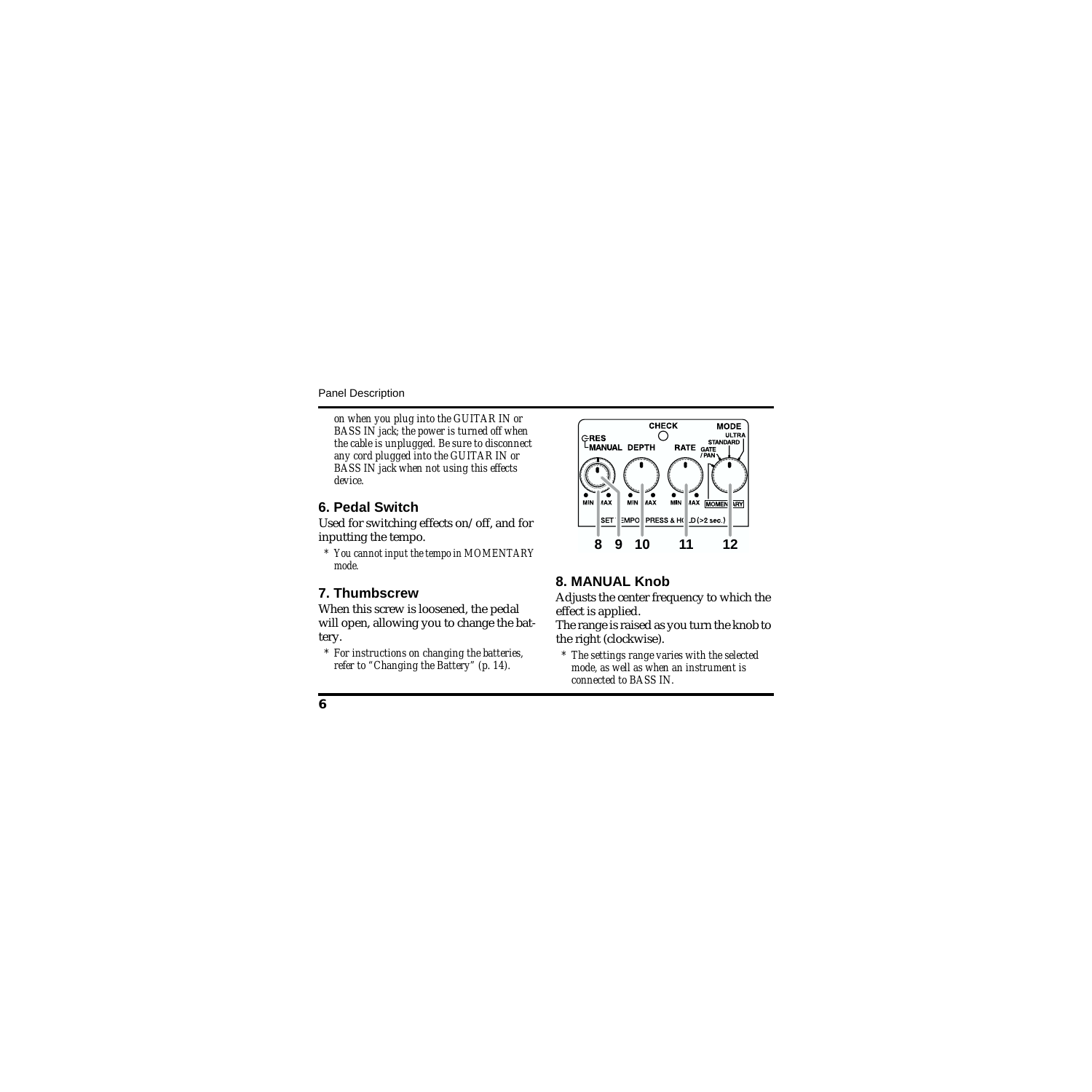### **9. RES (resonance) Knob**

Adjusts the amount of resonance (feedback). The more the knob is turned to the right, the more the flanger sound is emphasized, and the stronger the characteristic effect in the sound becomes.

### **10. DEPTH Knob**

Adjusts the sweep depth. The effect deepens as you turn the knob to the right.

*\* The MANUAL knob has no function when this knob is turned completely clockwise.*

### **11. RATE Knob**

Adjusts the rate of the flanging. The flange effect speeds up as you turn the knob to the right.

## **12. MODE Knob**

Selects the flanger effect and pedal mode.

#### **ULTRA:**

Provides a stronger flanger effect than **STANDARD.** 

#### **STANDARD:**

Provides a normal flanger effect.

#### **GATE/PAN:**

When playing in mono, this creates radical changes in the output volume.When playing in stereo, this alternately pans the output to the left and right, resulting in a flanger effect that imparts a sense of rotation or spinning.

#### **MOMENTARY:**

The flanger effect is applied only while the BF-3's pedal is depressed. The STAN-DARD tone is applied, and flanging starts in the low end.

*\* You cannot input the tempo in MOMENTARY mode.*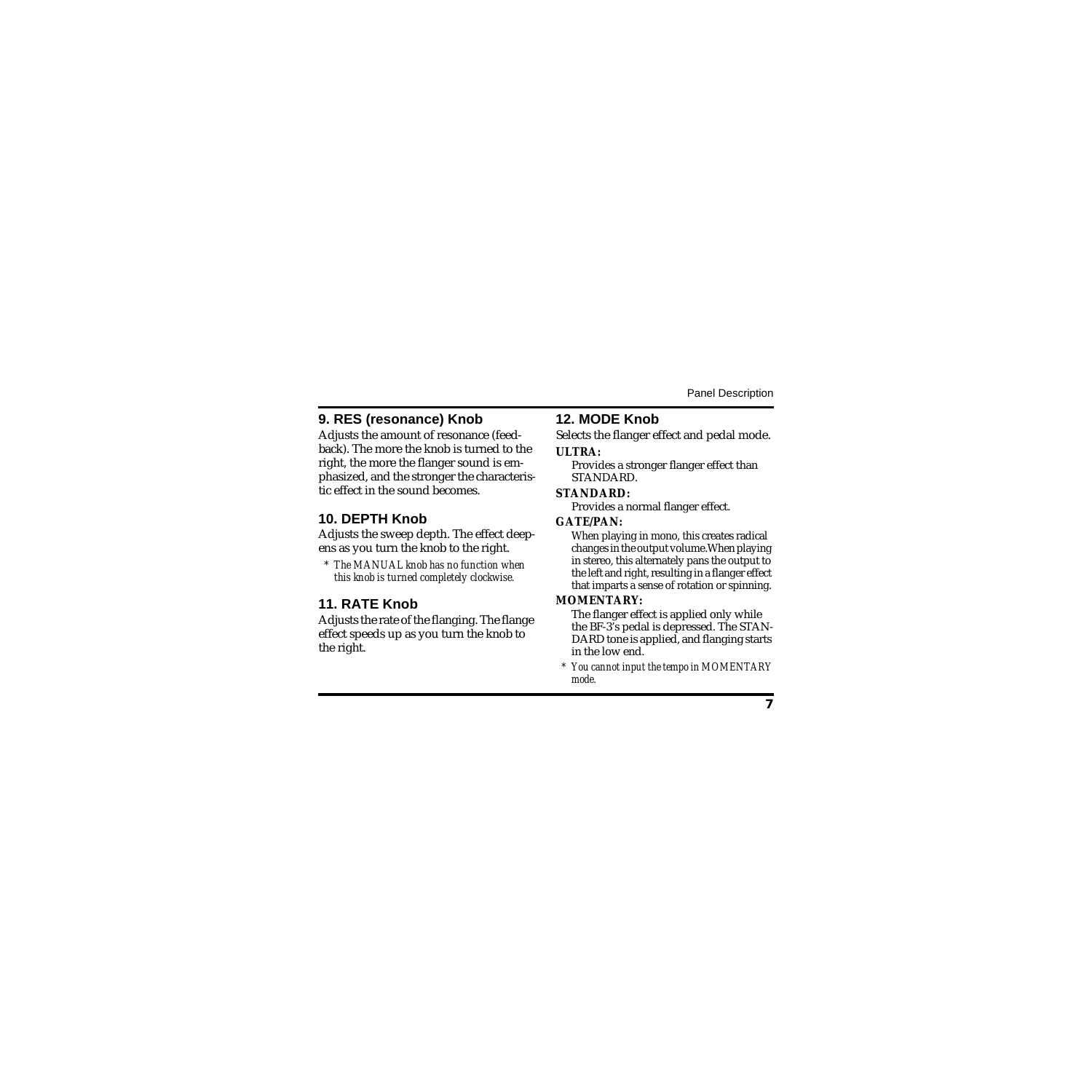### <span id="page-7-0"></span>**Connections**

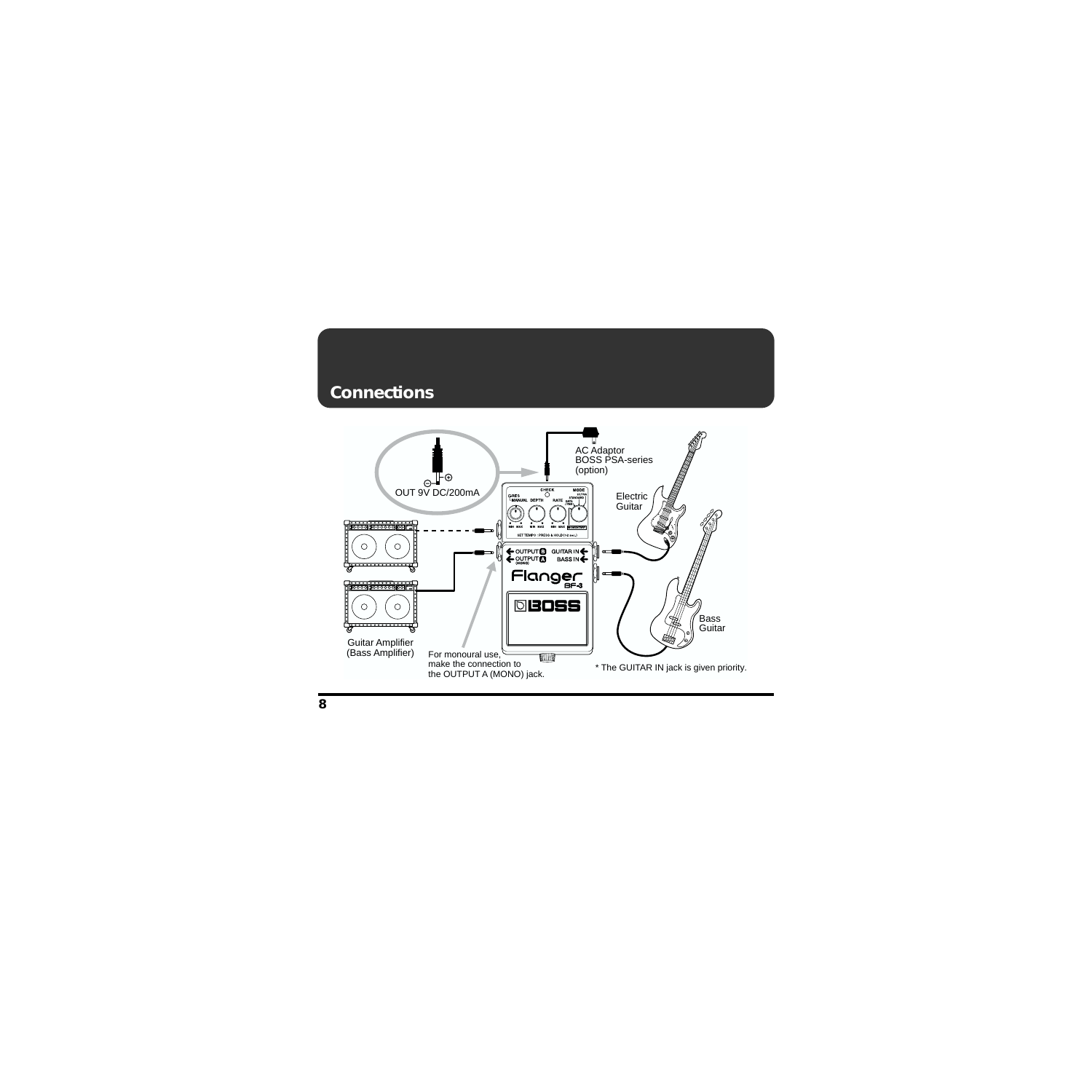- *\* Inserting a plug into the GUITAR IN or BASS IN Jack will automatically switch the unit on.*
- *\* The use of an AC adaptor is recommended as the unit's power consumption is relatively high. Should you prefer to use batteries, please use the alkaline type.*
- *\* Noise may be produced if wireless communications devices, such as cell phones, are operated in the vicinity of this unit. Such noise could occur when receiving or initiating a call, or while conversing. Should you experience such problems, you should relocate such wireless devices so they are at a greater distance from this unit, or switch them off.*
- *\* To prevent malfunction and/or damage to speakers or other devices, always turn down the volume, and turn off the power on all devices before making any connections.*
- *\* If there are batteries in the unit while an AC adaptor is being used, normal operation will continue should the line voltage be interrupted (power blackout or power cord disconnection).*
- *\* Once the connections have been completed (p. [8\)](#page-7-0), turn on power to your various devices in the order specified. By turning on devices in the wrong order, you risk causing malfunction and/or damage to speakers and other devices.*

*Turn on the power to your guitar amp last.* 

*When powering down: Turn off the power to your guitar amp first.*

- *\* Always make sure to have the volume level turned down before switching on power. Even with the volume all the way down, you may still hear some sound when the power is switched on, but this is normal, and does not indicate a malfunction.*
- *\* When operating on battery power only, the unit's indicator will become dim when battery power gets too low. Replace the battery as soon as possible.*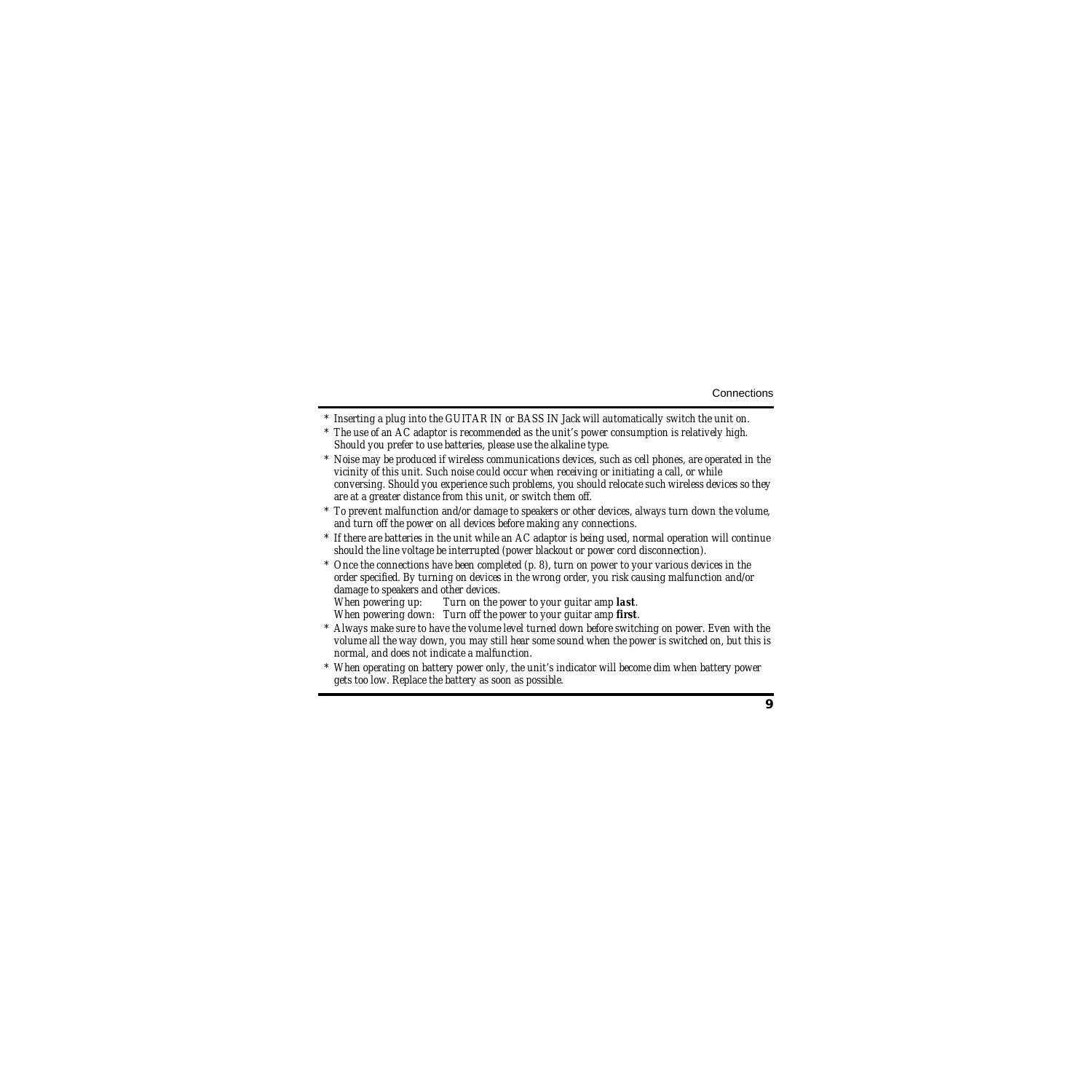# **Operating the Unit**



- **1.** When you have made the necessary connections (p. [8](#page-7-0)), depress the pedal switch to turn the effect on. (the CHECK indicator turns red.)
	- *\* When MOMENTARY mode is selected, continue pressing the pedal switch. (the effect is on only while the pedal is depressed)*
- **2.** Select the mode with the MODE knob.
	- *\* When MOMENTARY is selected, the CHECK indicator light goes off, and the effect is switched off. Hold the pedal down when using the following settings in MOMENTARY mode (the effect is on only while the pedal is depressed).*
- **3.** Set the flanging rate with the RATE knob.
- **4.** Set the sweep depth with the DEPTH knob.
- **5.** Set the center frequency to which the effect is applied with the MANUAL knob.
- **6.** Turn the RES knob to set the strength of the effect.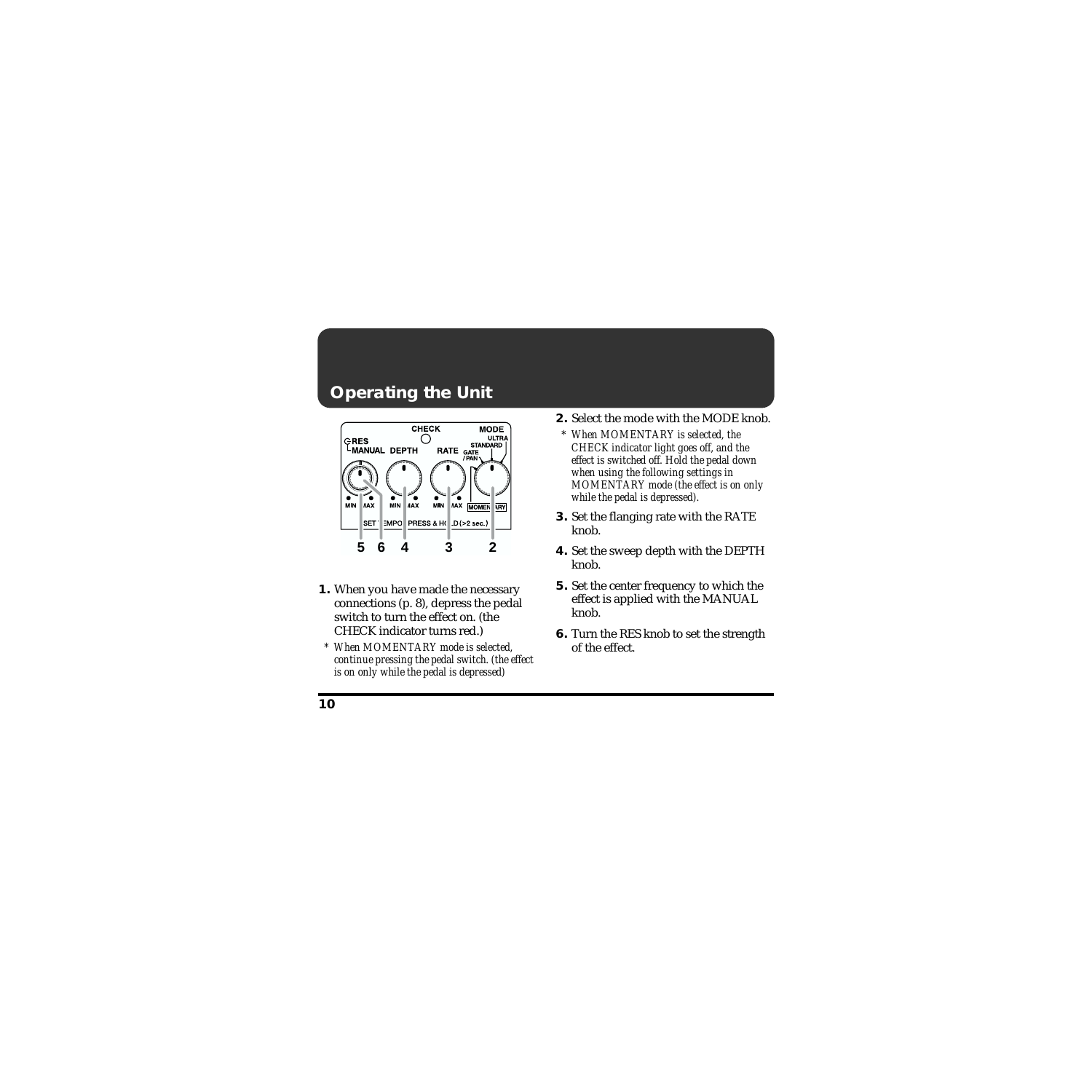## <span id="page-10-0"></span>**Setting the RATE by Inputting the Tempo with the Pedal Switch**

### **When Switching to Tempo Input with the Effect ON (CHECK indicator: Red)**

*\* RATE cycles for use with the tempo settings can be made in the range of 0.1–18 seconds.*



- **3** *If you carry out Step immediately after Step <b>2 , Step 8 may inadvertently be interpreted as tempo input, thus changing the RATE setting. Allow a brief interval to pass before progressing from Step*  $\bullet$  *to Step*  $\bullet$  *a*
- *\* If you adjust the RATE knob after completing the settings, the effect then reflects the position of the RATE knob.*
- *\* You cannot input the tempo in MOMENTARY mode.*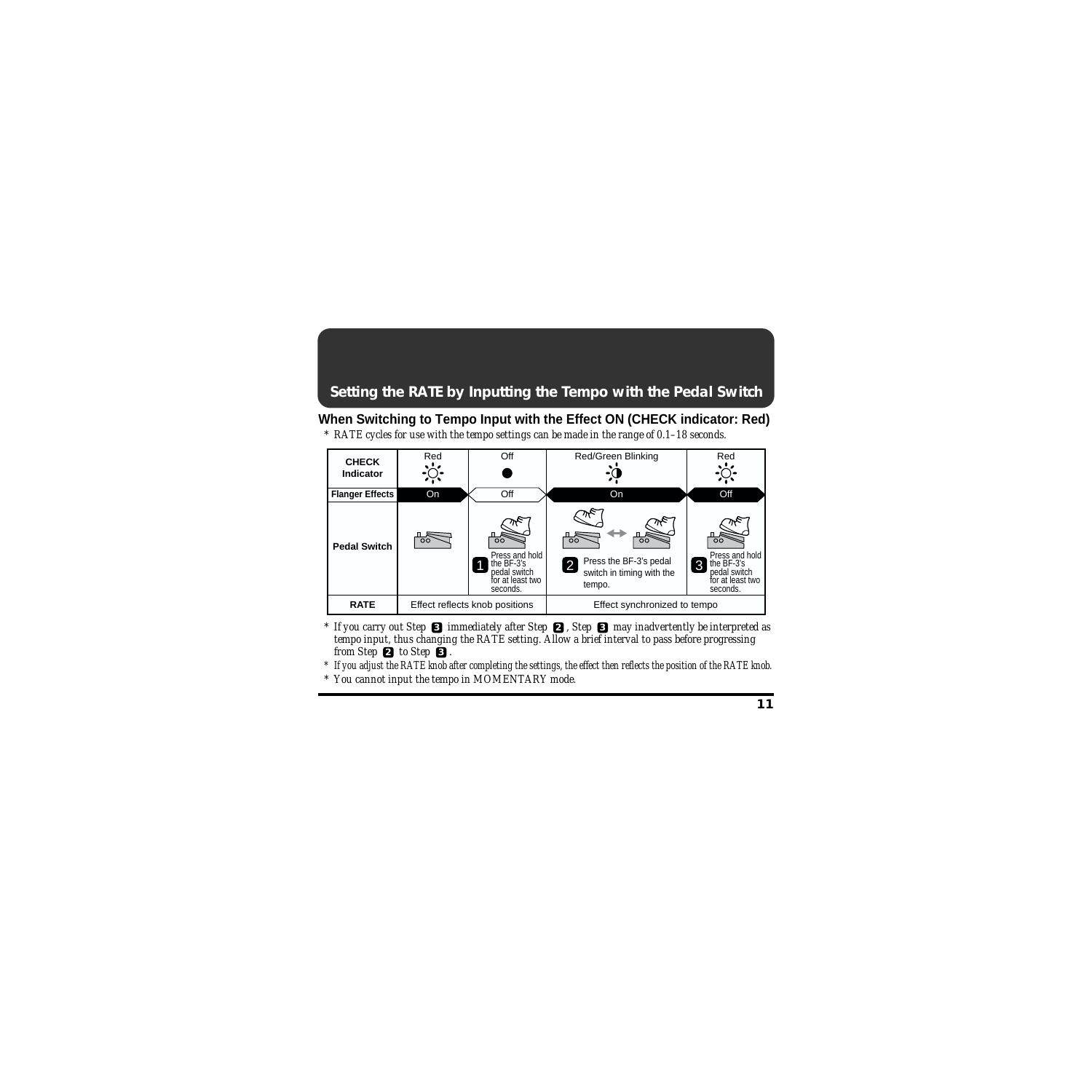#### <span id="page-11-0"></span>**When Switching to Tempo Input with the Effect OFF (CHECK indicator: Off)**

*\* RATE cycles for use with the tempo settings can be made in the range of 0.1–18 seconds.*



- **3** *If you carry out Step immediately after Step <b>2 , Step 8 may inadvertently be interpreted as tempo input, thus changing the RATE setting. Allow a brief interval to pass before progressing from Step*  $\bullet$  *to Step*  $\bullet$  *a*
- *\* If you adjust the RATE knob after completing the settings, the effect then reflects the position of the RATE knob.*
- *\* You cannot input the tempo in MOMENTARY mode.*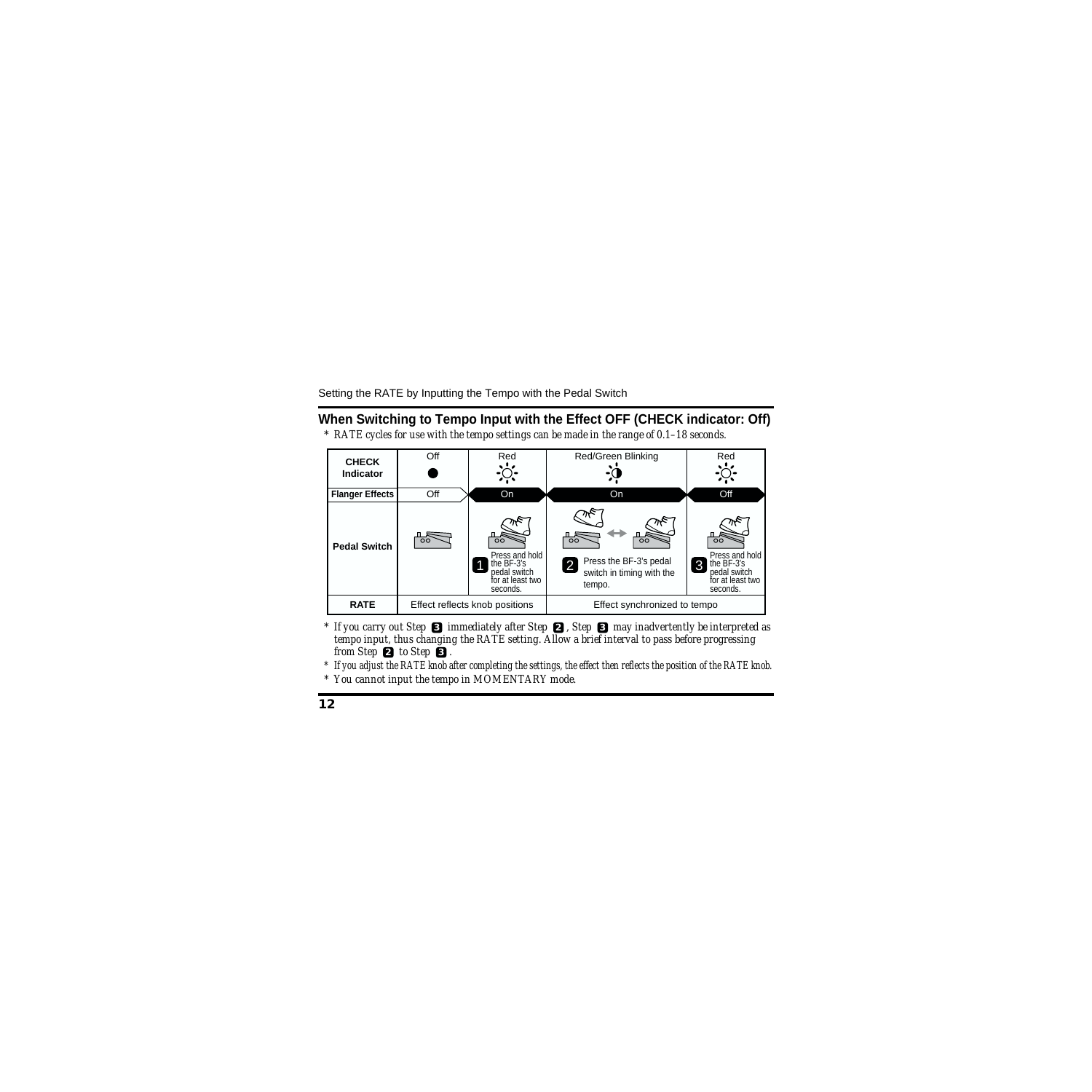#### <span id="page-12-0"></span>**Relationship Between the Flanger and Gate Effects**

- *\* The gate effect switches on and off 32 times over the period of the flanger effect's rise and fall.*
- *\* If you want to have the gate working on eighth notes, press the pedal switch at the beginning of the fourth measure of the song you want to have synchronized.*

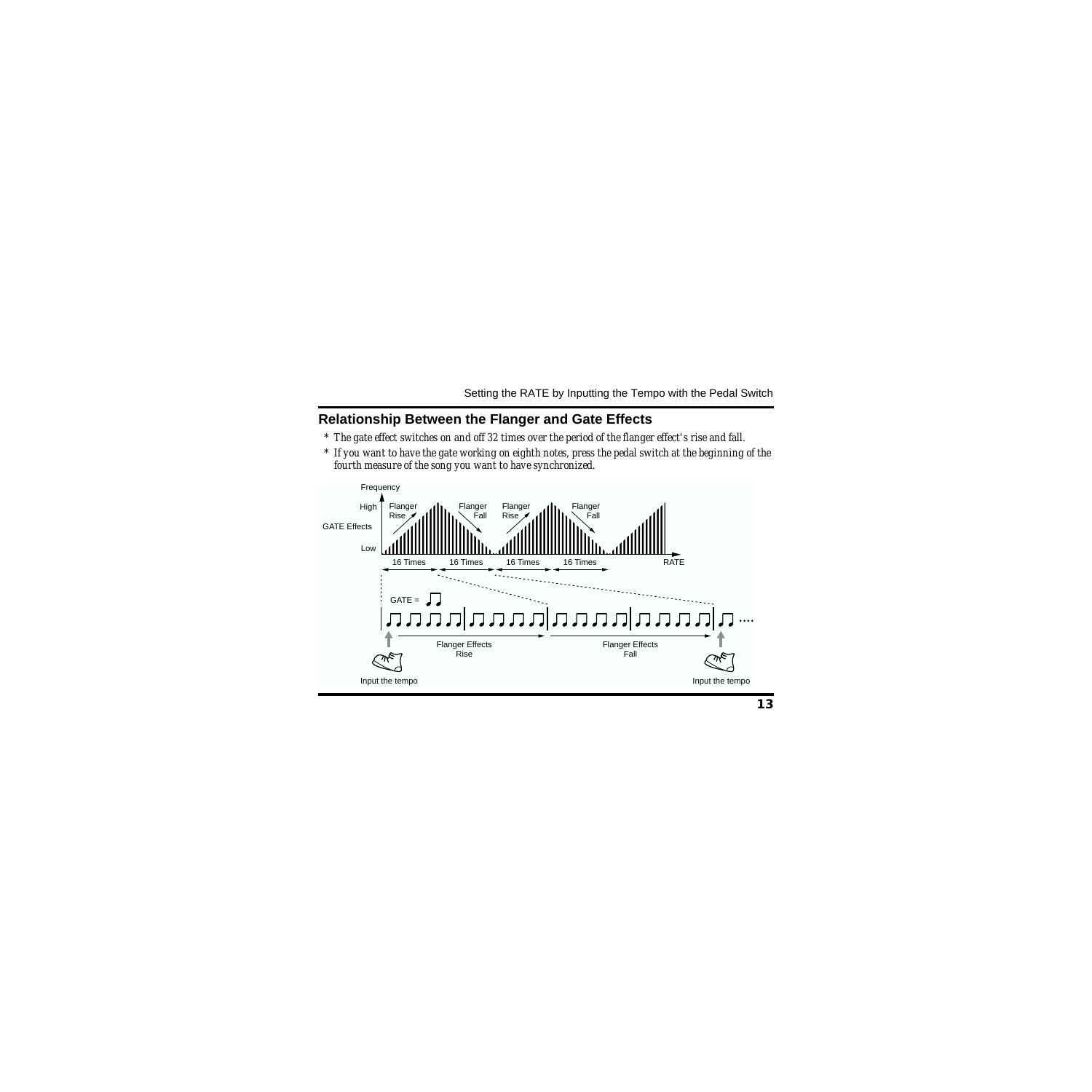# <span id="page-13-1"></span><span id="page-13-0"></span>**Changing the Battery**

When the indicator goes dim or no longer lights while an effect is on, it means that the battery is nearly dead and must be replaced. Replace the battery following the steps below.

*\* This device consumes considerable power, so use of the AC adaptor is recommended. When powering the unit with batteries, use alkaline batteries.*



- **1.** Loosen the thumbscrew at the front of the pedal, then lift the pedal upwards to open the unit.
	- *\* The thumbscrew can be left in the pedal while changing the battery.*
- **2.** Remove the old battery from the battery housing, and remove the snap cord connected to it.
- **3.** Connect the snap cord to the new battery, and place the battery inside the battery housing.
	- *\* Be sure to carefully observe the battery's polarity (+ versus –).*
- **4.** Slip the coil spring onto the spring base on the back of the pedal, then close the pedal.
	- *\* Carefully avoid getting the snap cord caught in the coil spring.*
- **5.** Finally, insert the thumbscrew into the guide bush hole and fasten it securely.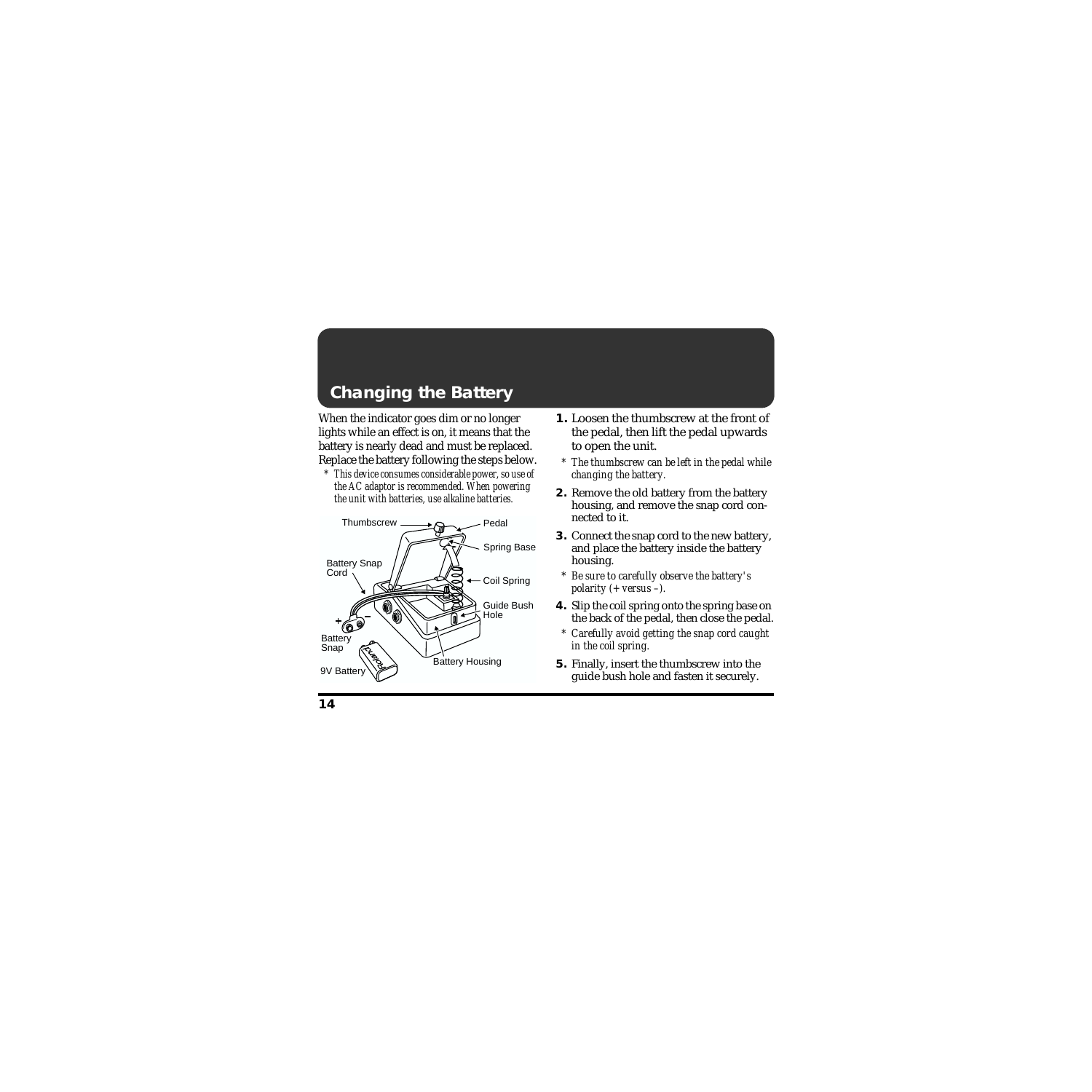# **Troubleshooting**

### **Power won't come on:**

- **Is the specified adaptor (PSA-series; sold separately) properly connected?** Check the connection once more (p. [8\)](#page-7-0).
	- *\* Never use any AC adapter other than one specified for use with the BF-3.*
- **Is the battery low or dead?** Replace with a new battery (p. [14](#page-13-1)).
- **Is the guitar connected properly to the GUITAR IN or BASS IN jack?** Check the connection once more (p. [8\)](#page-7-0).
	- *\* To prevent excess battery drainage, turn the power on without the plug inserted in the GUITAR IN or BASS IN jack.*
	- *\* The battery that was supplied with the unit is for temporary use-intended primarily for testing its operation. For using the unit for more extended periods of time, we recommend the use of alkaline batteries.*

*\* The CHECK indicator shows whether the effect is being applied or not, and is used to indicate other effects. It does not indicate whether the power to the device is on or not.*

## **CHECK indicator doesn't light:**

**Is the MODE knob set to MOMEN-TARY?**

When in MOMENTARY mode, the CHECK indicator light is normally off (the effect is off). The indicator lights (the effect is on) only while the pedal is depressed.

The CHECK indicator lights up for several seconds immediately after the power is turned on.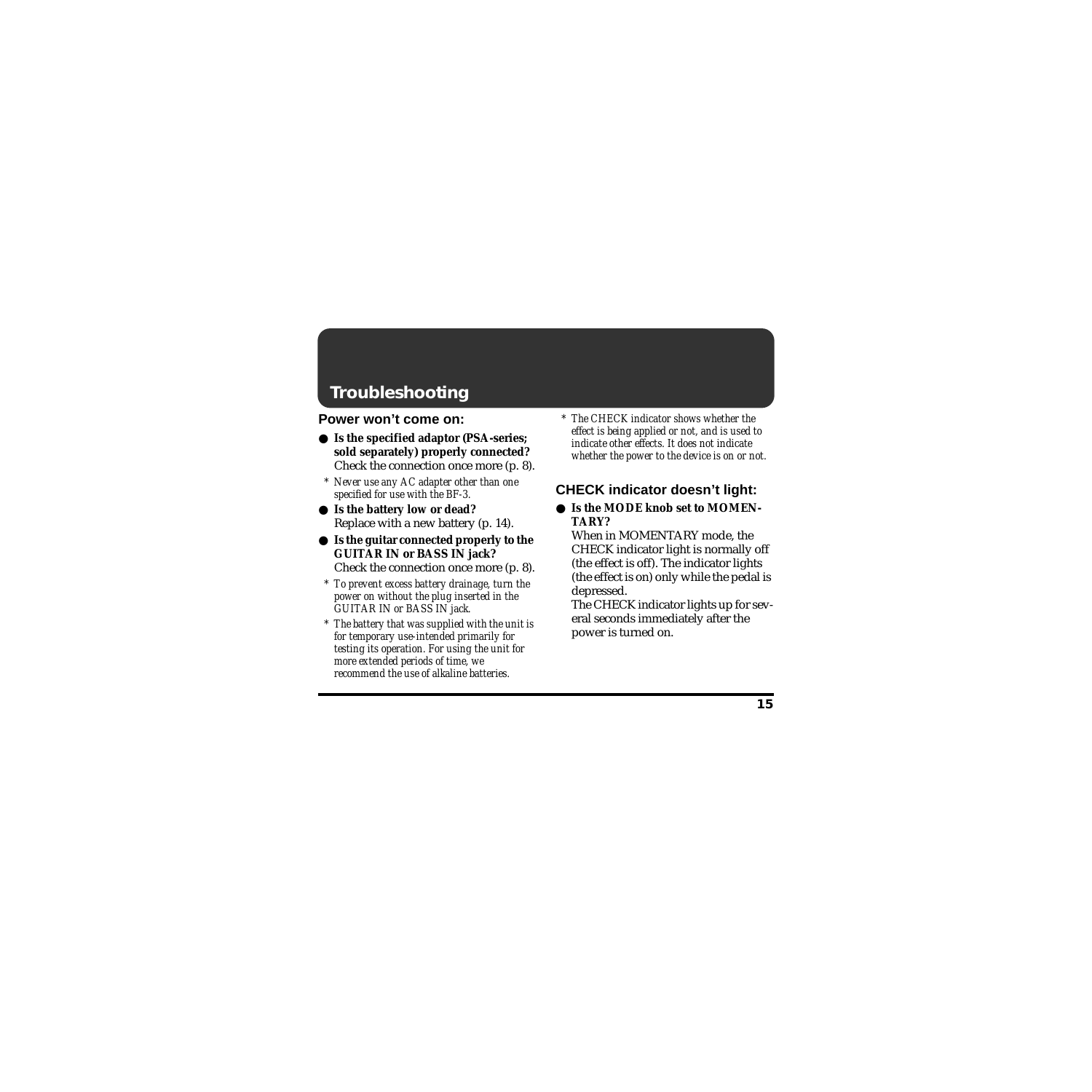### **No sound / Low volume:**

- **Is the BF-3 properly connected to your instrument?** Check the connection once more (p. [8\)](#page-7-0).
- **Is the volume turned down on any guitar amp or effects device you have connected?**
- **Are you inputting to both the GUI-TAR IN and BASS IN jacks?** The GUITAR IN jack is given priority. If both jacks are used at the same time, the signal that has been applied at BASS IN will not be heard.

## **Sound is distorted:**

### ● **Is the battery low?**

As the battery is drained, the CHECK indicator dims, and the BF-3 may start to function incorrectly. Replace with a new battery (p. [14](#page-13-1)).

● **Could the level of the sound being input be excessive?**

With some guitars, distortion may be produced. Be careful of your guitar's output level.

### **Can't input the tempo:**

**Is the MODE knob set to MOMENTARY?** In MOMENTARY mode, the pedal switch only functions as an effect on/ off switch.

### **Tempo not synchronized with the tempo input:**

**Is the MODE knob set to GATE?** When synching to GATE, please refer to "Relationship Between the Flanger and Gate Effects" (p. [13\)](#page-12-0).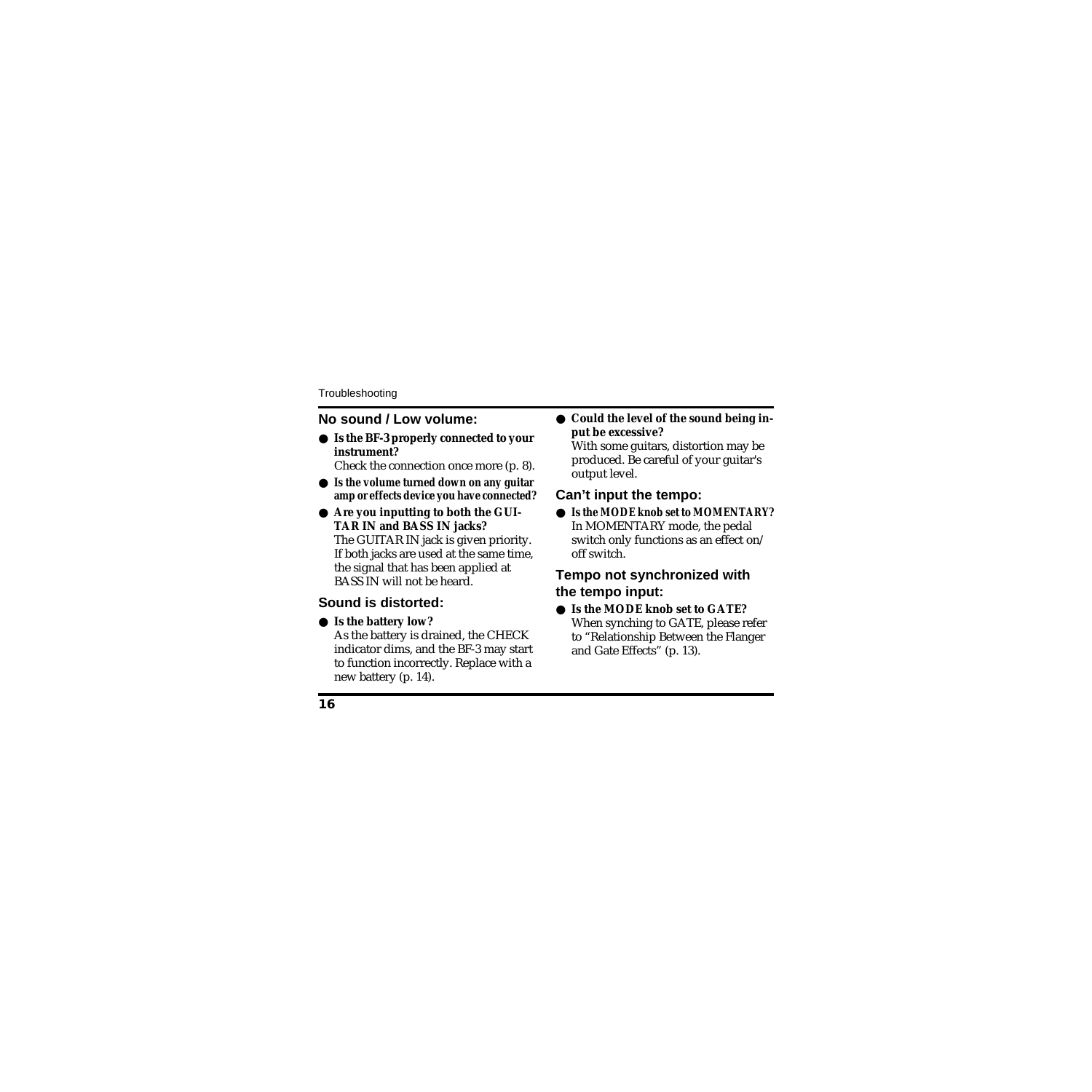# **Setting Samples**

### **For Guitar**

#### **Standard Flanger**



### **Stereo Flanger**



### **Ultra Flanger**



### **Rotary Flanger**

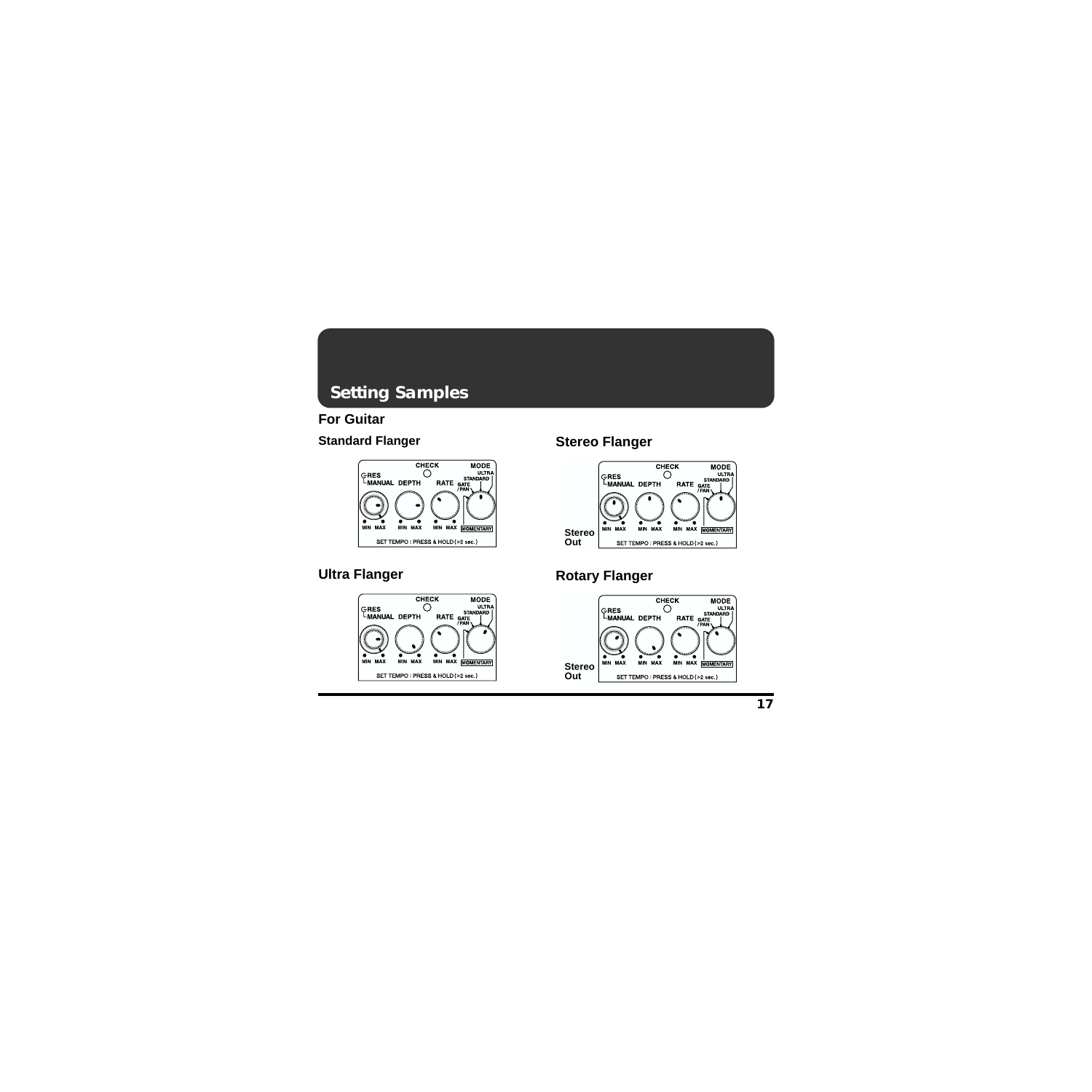#### Setting Samples

#### **For Guitar**

### **Gate Flanger**



#### **Tremolo Flanger**



#### **Chorus Sound**



## **Fixed Flanging**

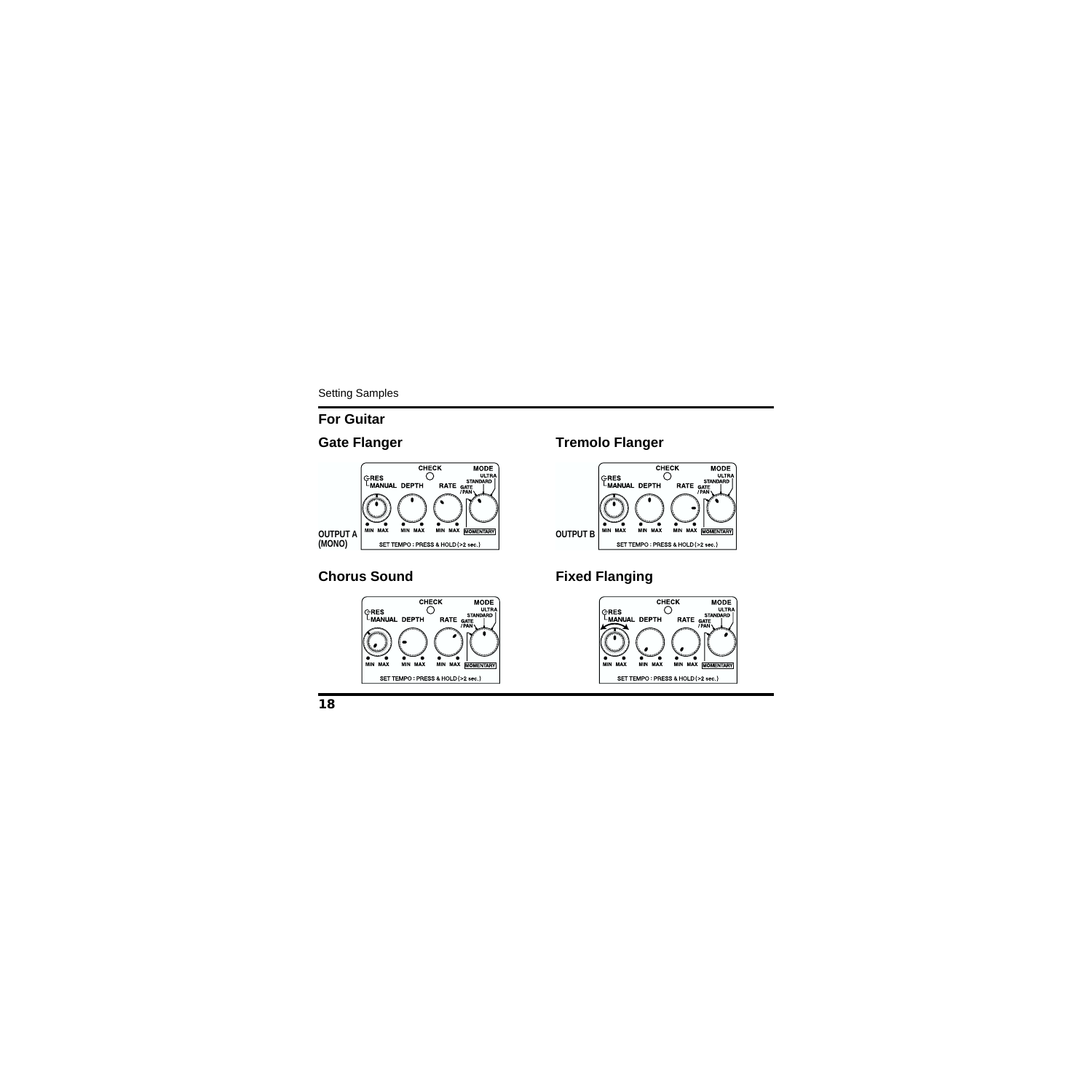#### **For Bass**

### **Strong Flanging**



#### **Vibrato Sound**



#### **Deep Flanger**



### **Slicer Sound**

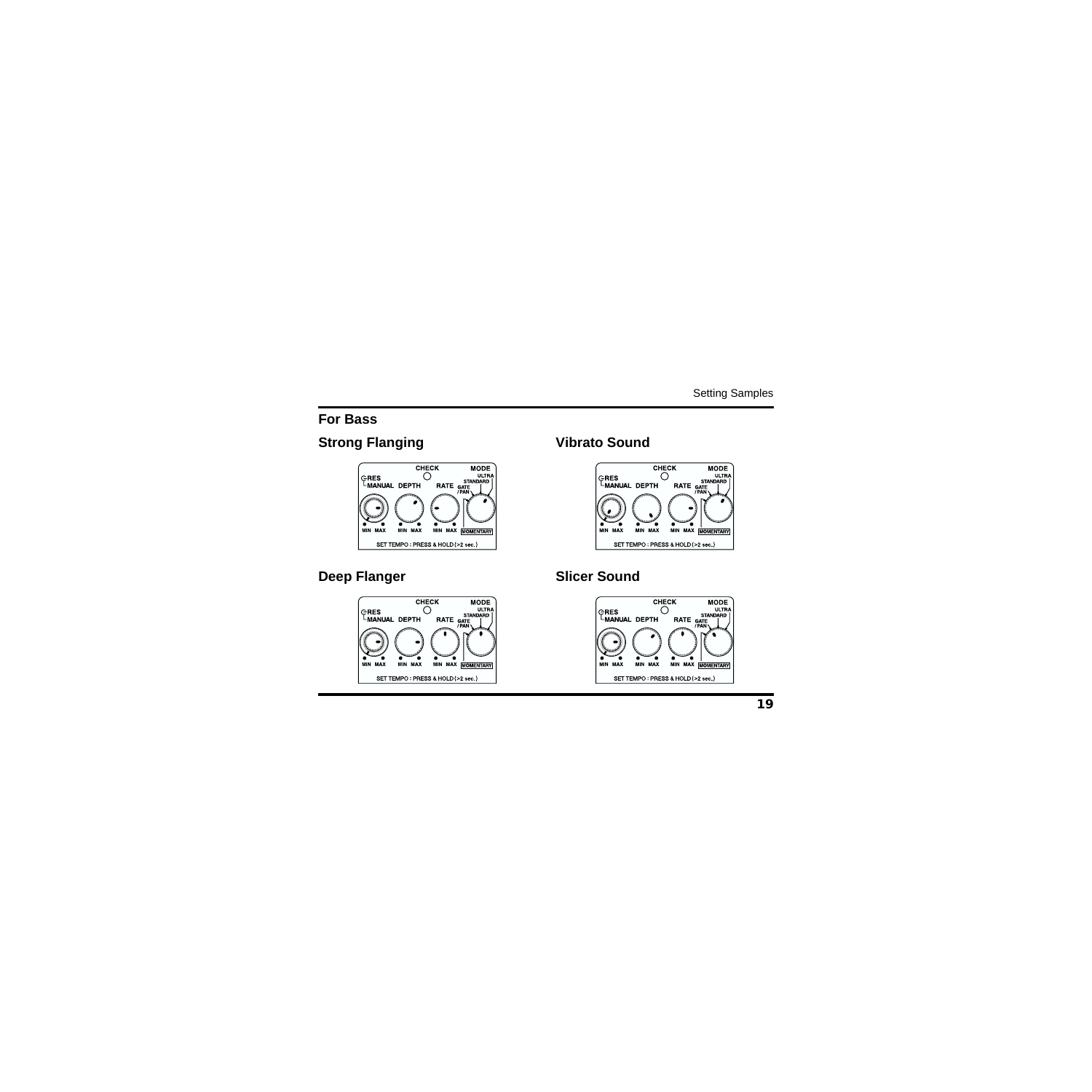## **Setting Memo**



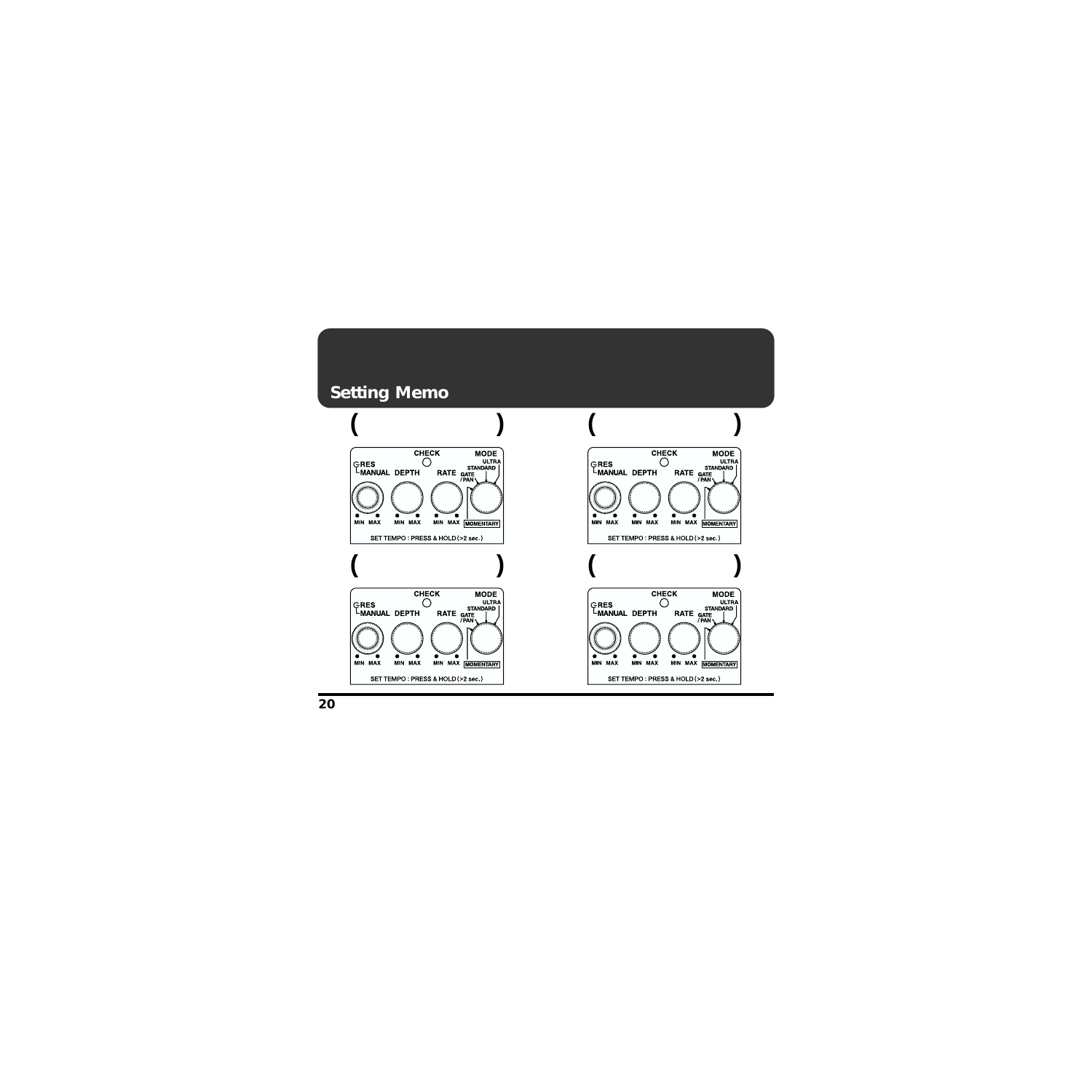# **Specifications**

### BF-3: Flanger

| Nominal Output Level20 dBu                          |                                            |
|-----------------------------------------------------|--------------------------------------------|
|                                                     |                                            |
| Recommended Load Impedance  10 $k\Omega$ or greater |                                            |
|                                                     |                                            |
|                                                     | $0.3$ mS-6.3 mS (BASS IN)                  |
|                                                     |                                            |
|                                                     |                                            |
|                                                     |                                            |
|                                                     | DEPTH Knob, RATE Knob, MODE Knob           |
|                                                     |                                            |
|                                                     |                                            |
|                                                     | OUTPUT B Jack, AC adaptor Jack (DC 9 V)    |
|                                                     |                                            |
|                                                     | Dry battery (9 V type) 6AM6/9 V (alkaline) |
|                                                     | AC Adaptor (PSA-series: optional)          |
|                                                     |                                            |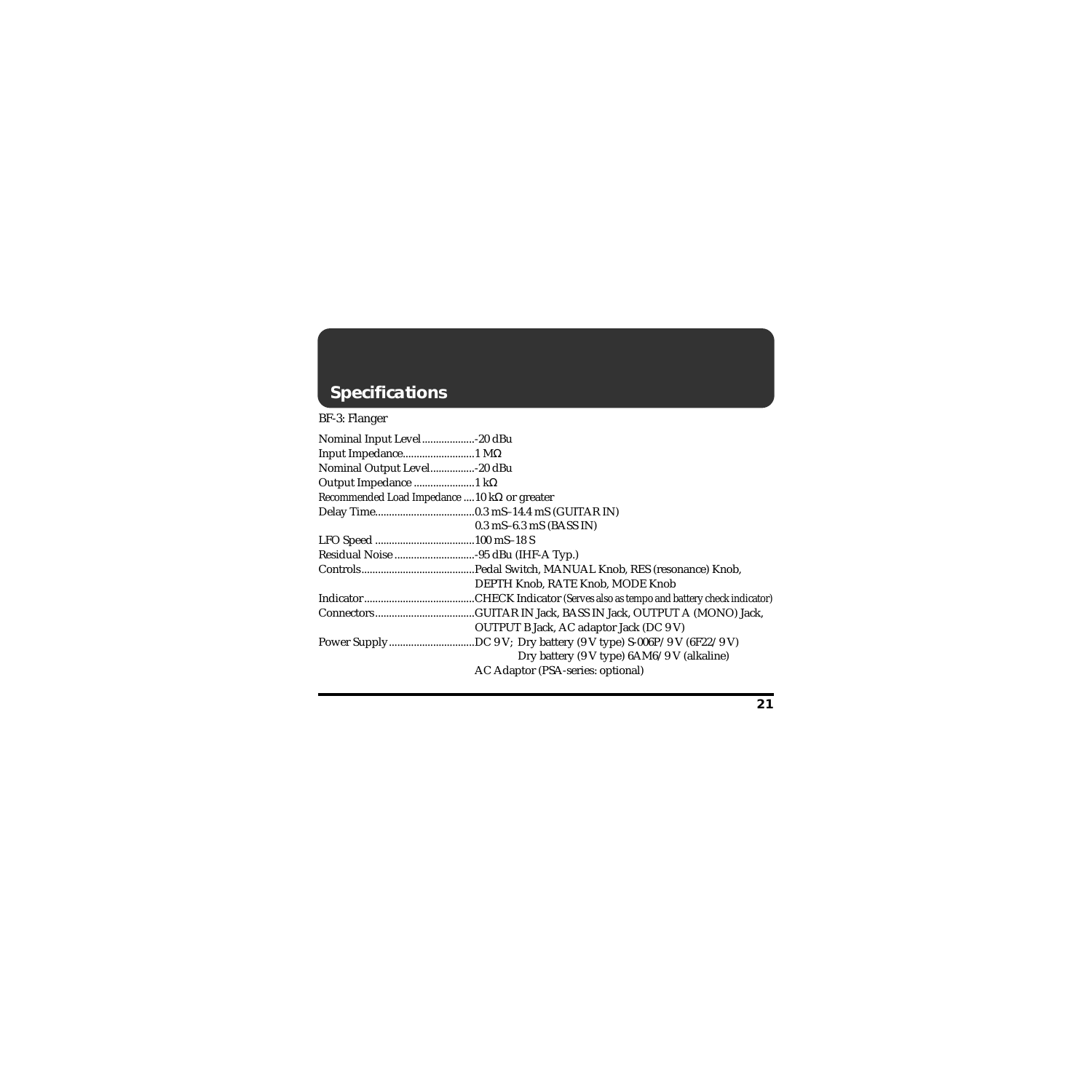| * Expected battery life under continuous use:                       |
|---------------------------------------------------------------------|
| Carbon: 3 hours Alkaline: 10 hours                                  |
| These figures will vary depending on the actual conditions of use.  |
|                                                                     |
| 2-7/8 (W) x 5-1/8 (D) x 2-3/8 (H) inches                            |
|                                                                     |
|                                                                     |
| Leaflet ("USING THE UNIT SAFELY," "IMPORTANT                        |
| NOTES," and "Information")                                          |
| Dry battery (9 V type) S-006P/9 V (6F22/9 V)                        |
| * The battery that was supplied with the unit is for temporary use- |
| intended primarily for testing its operation.                       |
|                                                                     |

*\* 0 dBu = 0.775 Vrms*

*\* In the interest of product improvement, the specifications and/or appearance of this unit are subject to change without prior notice.*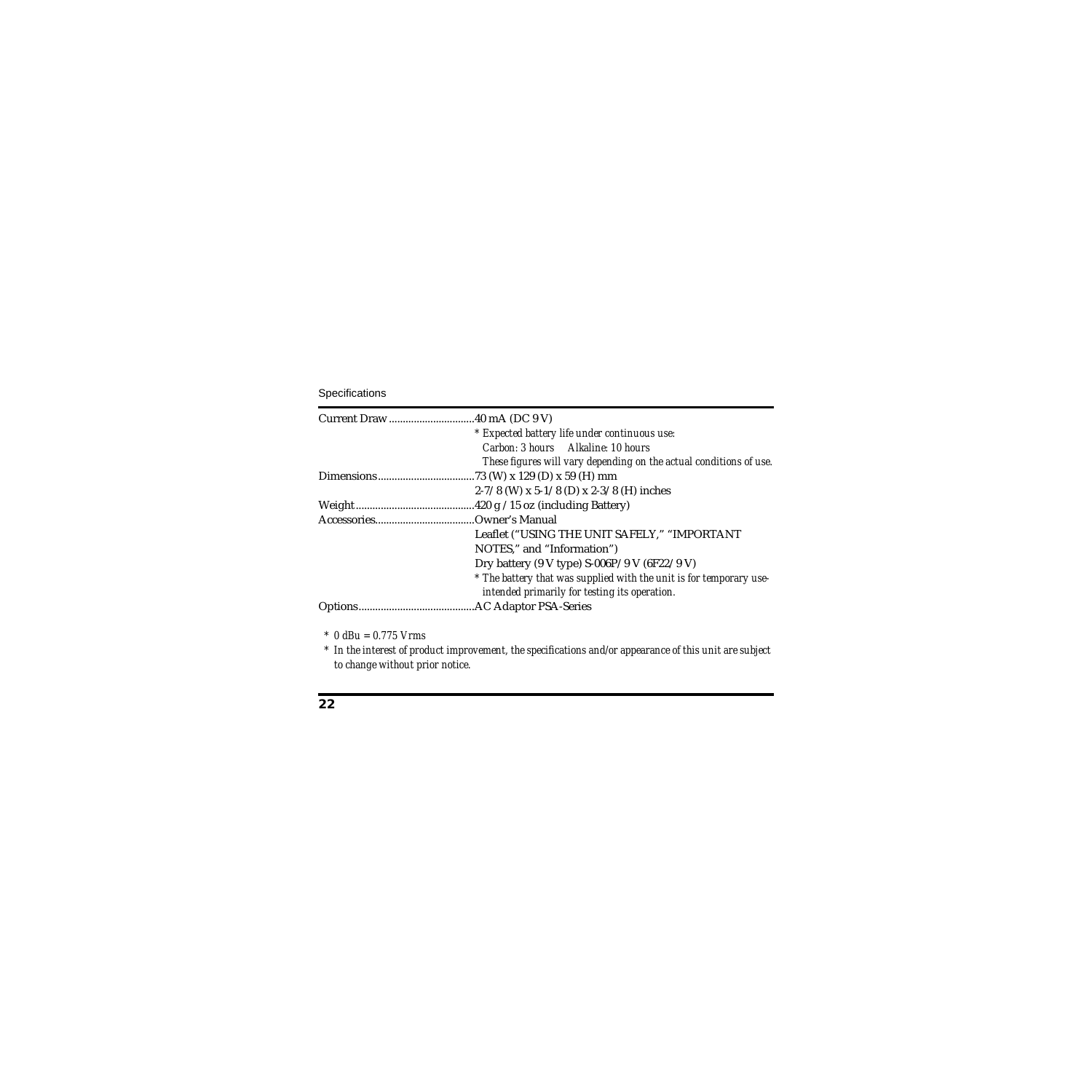This product complies with the requirements of European Directive 89/336/EEC.

**For the USA**

#### **FEDERAL COMMUNICATIONS COMMISSION RADIO FREQUENCY INTERFERENCE STATEMENT**

This equipment has been tested and found to comply with the limits for a Class B digital device, pursuant to Part 15 of the FCC Rules. These limits are designed to provide reasonable protection against harmful interference in a residential installation. This equipment generates, uses, and can radiate radio frequency energy and, if not installed and used in accordance with the instructions, may cause harmful interference to radio communications. However, there is no guarantee that interference will not occur in a particular installation. If this equipment does cause harmful interference to radio or television reception, which can be determined by turning the equipment off and on, the user is encouraged to try to correct the interference by one or more of the following measures:

– Reorient or relocate the receiving antenna.

 $\epsilon$ 

- Increase the separation between the equipment and receiver.
- $\sim$  Connect the equipment into an outlet on a circuit different from that to which the receiver is connected.
- Consult the dealer or an experienced radio/TV technician for help.

This device complies with Part 15 of the FCC Rules. Operation is subject to the following two conditions:

(1) This device may not cause harmful interference, and

(2) This device must accept any interference received, including interference that may cause undesired operation.

Unauthorized changes or modification to this system can void the users authority to operate this equipment. This equipment requires shielded interface cables in order to meet FCC class B Limit.

**For Canada**

#### **NOTICE**

This Class B digital apparatus meets all requirements of the Canadian Interference-Causing Equipment Regulations.

#### **AVIS**

Cet appareil numérique de la classe B respecte toutes les exigences du Règlement sur le matériel brouilleur du Canada.